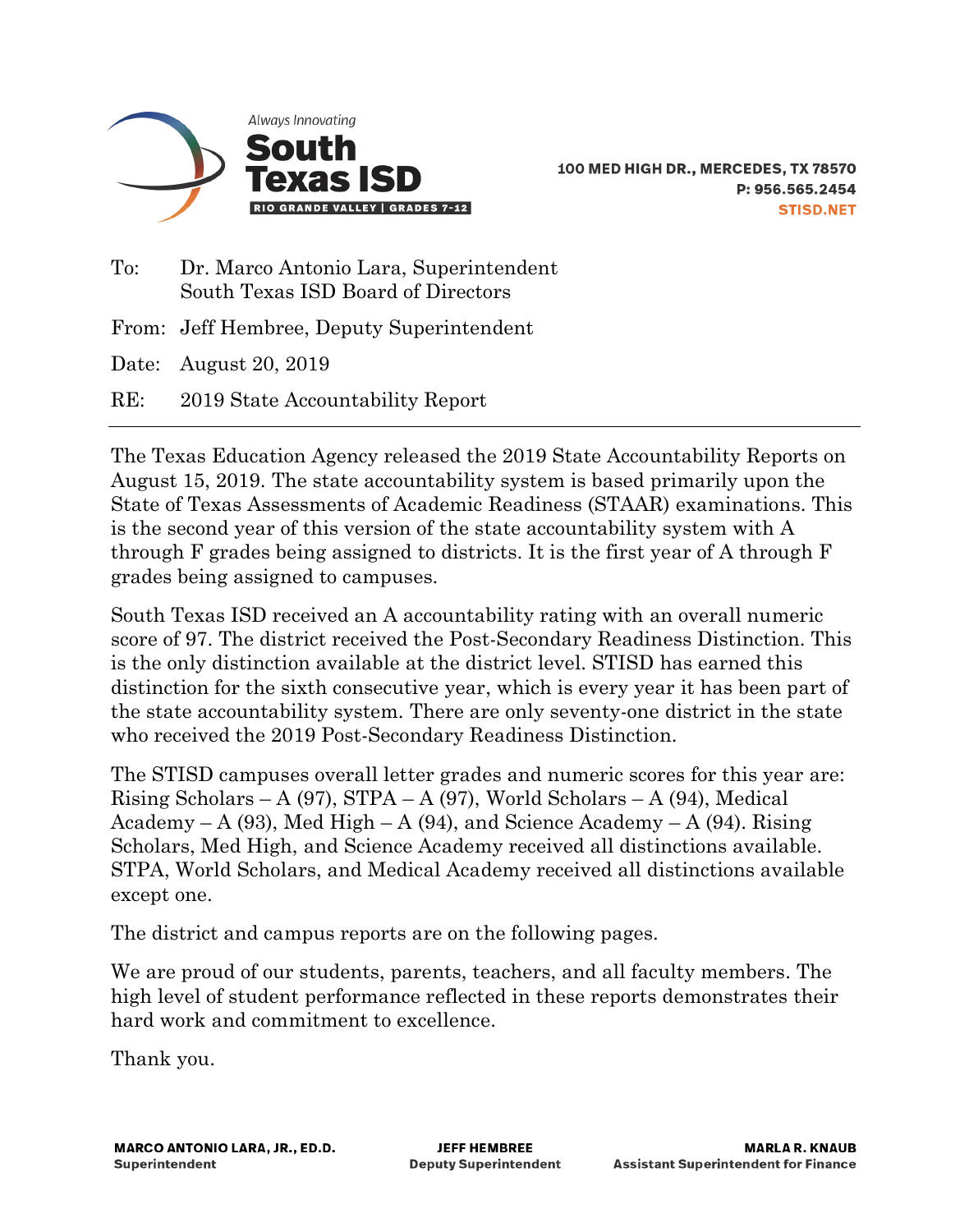## **M**<sup> $\hat{M}$ </sup> **DISTRICT OVERVIEW 2018-19**



| <b>CHANGE OVER TIME</b>                                            |                      |
|--------------------------------------------------------------------|----------------------|
|                                                                    |                      |
|                                                                    |                      |
| 2017-18                                                            | 2018-19              |
| А                                                                  | А                    |
| <b>97</b> out of 100                                               | <b>97</b> out of 100 |
|                                                                    |                      |
|                                                                    |                      |
|                                                                    |                      |
| This section showcases annually the overall grade of this district |                      |

to showcase their improvement over time. The overall grade is based on performance in the three domains listed below.

#### *<b>OVERALL PERFORMANCE DETAILS*



#### **WHERE DID THIS DISTRICT PERFORM EXCEPTIONALLY WELL?**

**POST-SECONDARY READINESS**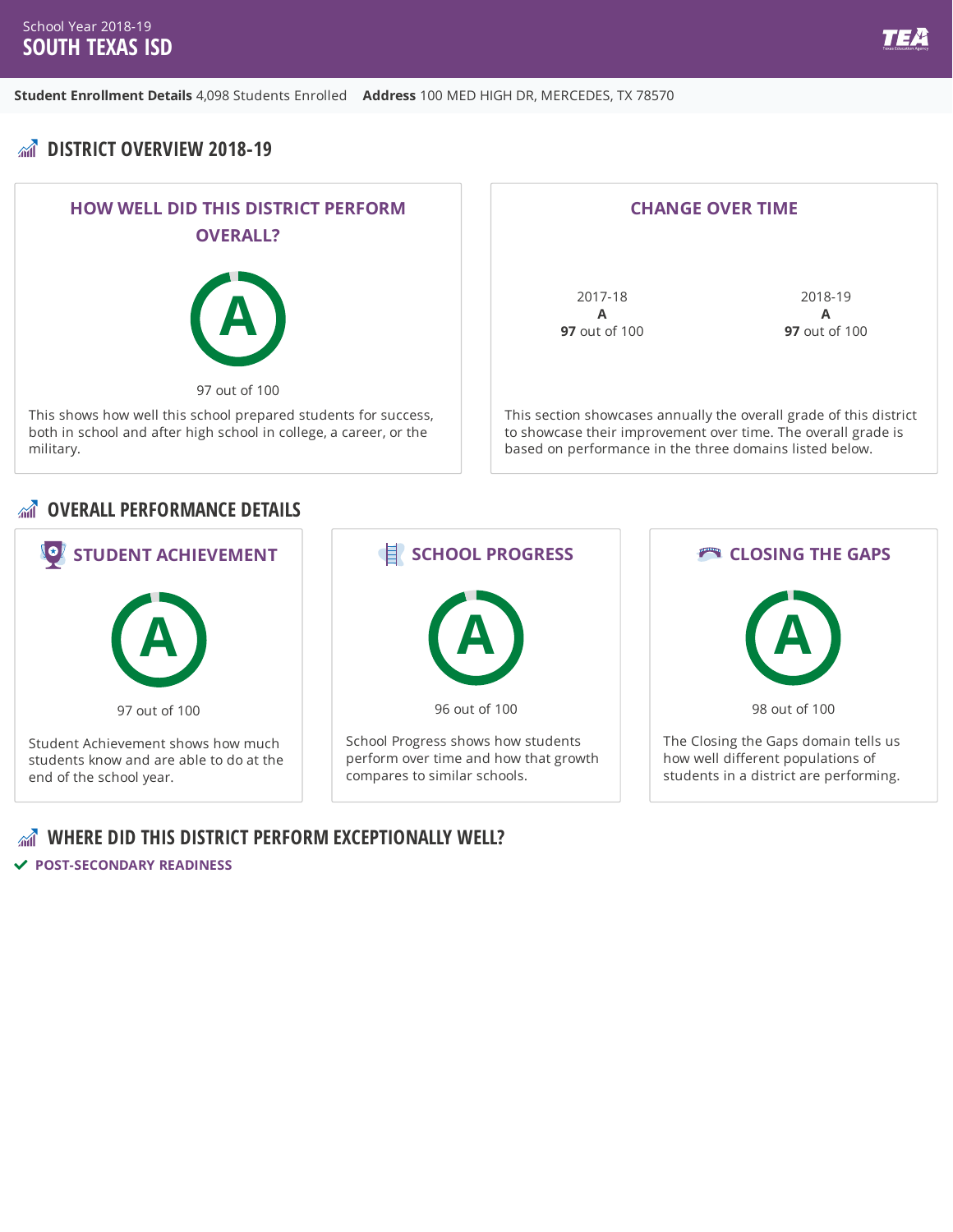**Student Enrollment Details** 4,098 Students Enrolled **Address** 100 MED HIGH DR, MERCEDES, TX 78570

### **AND HOW ARE SCORES CALCULATED?**

## **STUDENT ACHIEVEMENT**

| Component                               | Score | % of  |
|-----------------------------------------|-------|-------|
|                                         |       | grade |
| STAAR Performance                       | 94    | 40%   |
| College, Career, and Military Readiness | 99    | 40%   |
| <b>Graduation Rate</b>                  | 100   | 20%   |
| Total                                   | 97    | 100%  |

#### **SCHOOL PROGRESS**  $\blacksquare$

|                      | The higher score of Academic Growth or Relative Performance is used. |       |
|----------------------|----------------------------------------------------------------------|-------|
| Component            | Score                                                                | % of  |
|                      |                                                                      | grade |
| Academic Growth      | 92                                                                   |       |
| Relative Performance | 96                                                                   | 100%  |
| Total                | 96                                                                   | 100%  |

## **CLOSING THE GAPS**

| Component                       | Score | % of<br>grade |
|---------------------------------|-------|---------------|
| Grade Level Performance         | 100   | 50.0%         |
| Academic Growth/Graduation Rate | 80    | 10.0%         |
| English Language Proficiency    | 100   | 10.0%         |
| Student Achievement             | 100   | 30.0%         |
| Total                           | 98    | 100%          |

### **FINANCE SUMMARY 2017-18**

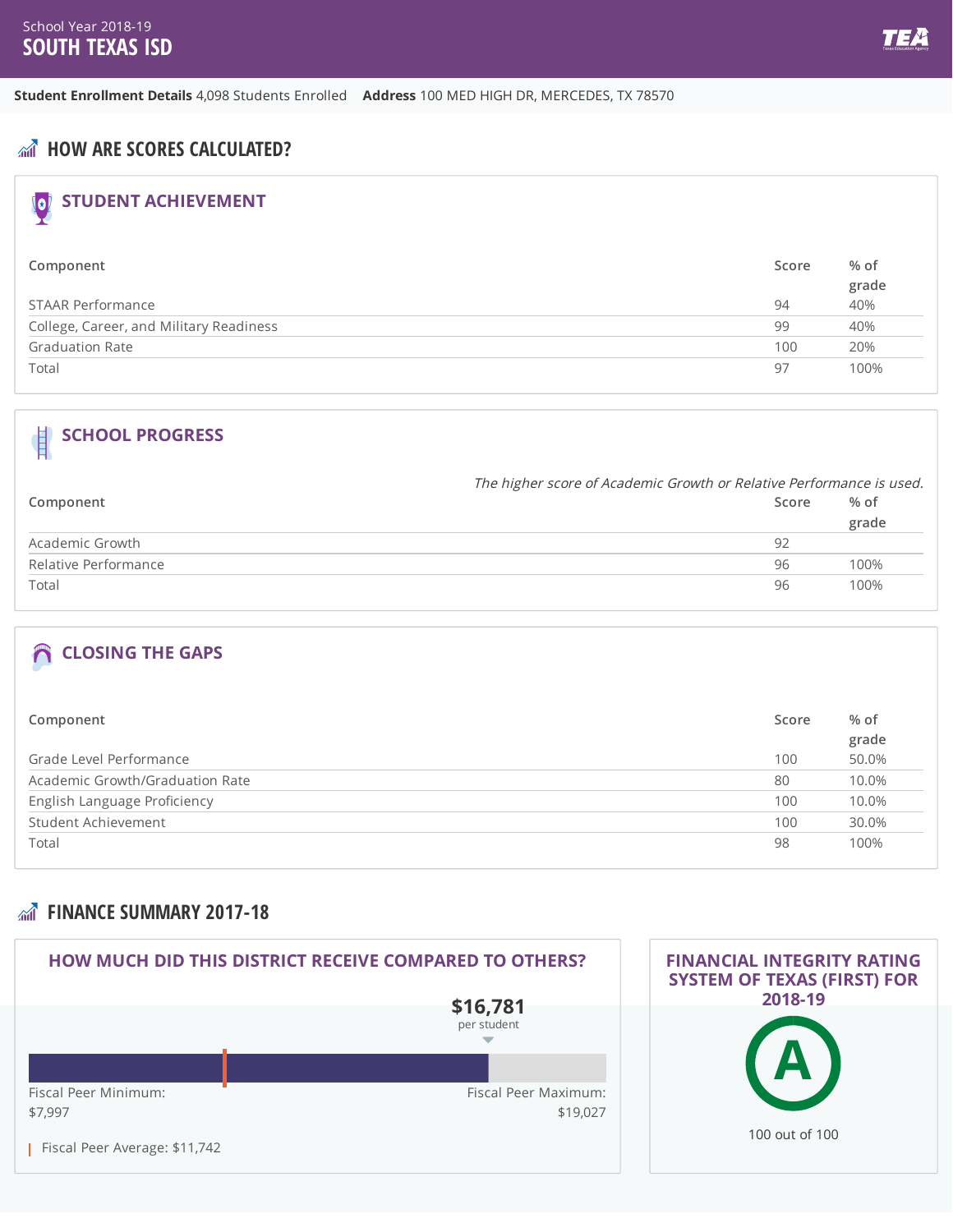**Grades Served** 7-8 **Student Enrollment Details** 545 Students Enrolled **District** SOUTH TEXAS ISD **Address** 151 S HELEN MOORE RD, SAN BENITO, TX 78586

## **CHANGE OVER TIME**



#### **CHANGE OVER TIME**

2017-18 **Met Standard 96** out of 100

2018-19 **A 97** out of 100

This section showcases annually the overall grade of this campus to showcase their improvement over time. The overall grade is based on performance in the three domains listed below.

#### **OVERALL PERFORMANCE DETAILS**



- **TOP 25%: COMPARATIVE ACADEMIC GROWTH ACADEMIC ACHIEVEMENT IN MATHEMATICS**
- **POST-SECONDARY READINESS**
- **ACADEMIC ACHIEVEMENT IN ENGLISH LANGUAGE ARTS/READING**
- **TOP 25%: COMPARATIVE CLOSING THE GAPS**
- **ACADEMIC ACHIEVEMENT IN SOCIAL STUDIES**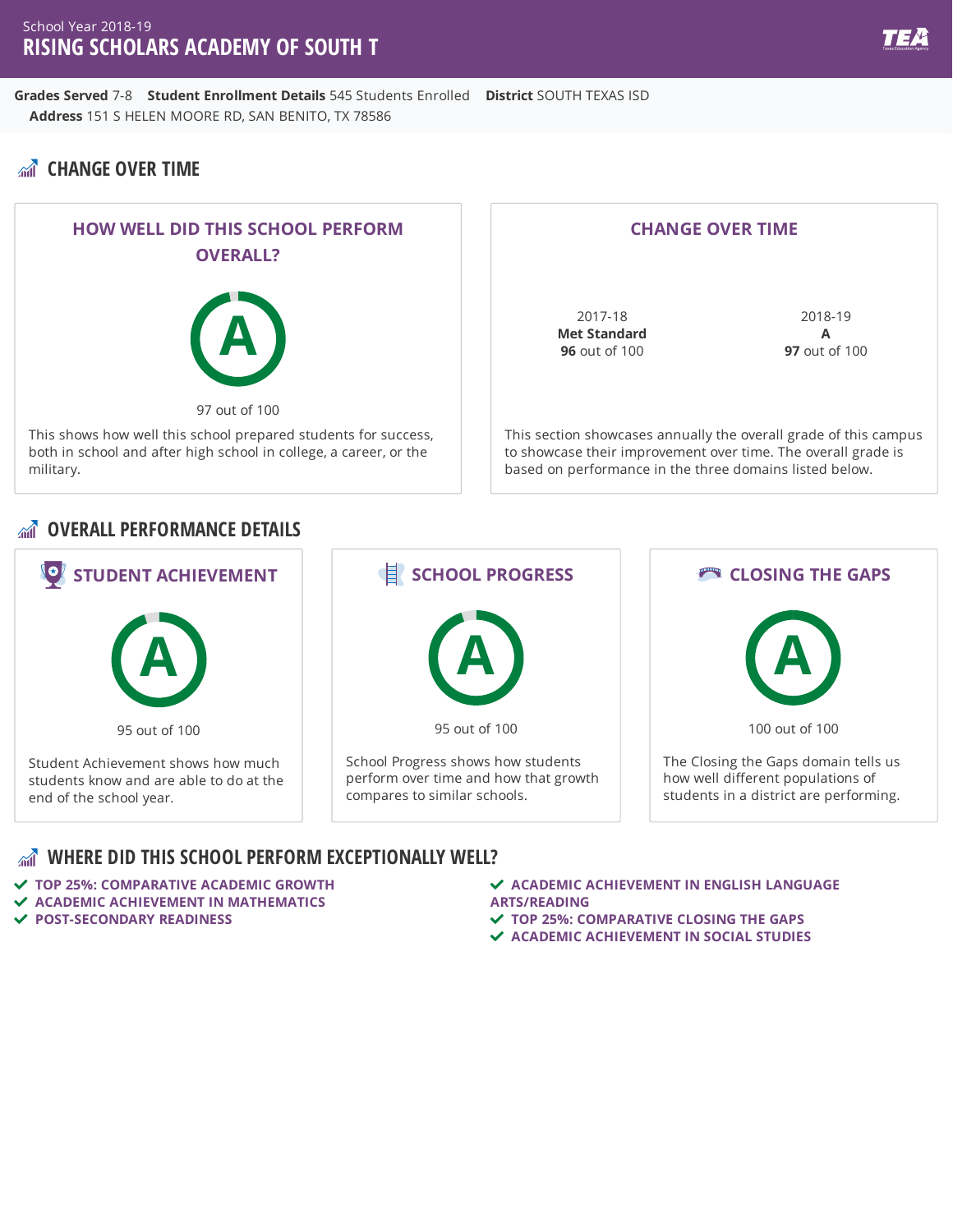**Grades Served** 7-8 **Student Enrollment Details** 545 Students Enrolled **District** SOUTH TEXAS ISD **Address** 151 S HELEN MOORE RD, SAN BENITO, TX 78586

## **AND** HOW ARE SCORES CALCULATED?

# **STUDENT ACHIEVEMENT**

The Student Achievement score is based on STAAR performance only, for this school.

| <b>SCHOOL PROGRESS</b> |                                                                      |               |
|------------------------|----------------------------------------------------------------------|---------------|
|                        | The higher score of Academic Growth or Relative Performance is used. |               |
| Component              | Score                                                                | % of<br>grade |
| Academic Growth        | 93                                                                   |               |
| Relative Performance   | 95                                                                   | 100%          |
| Total                  | 95                                                                   | 100%          |

| Component                       | Score | % of<br>grade |
|---------------------------------|-------|---------------|
| Grade Level Performance         | 100   | 30.0%         |
| Academic Growth/Graduation Rate | 100   | 50.0%         |
| English Language Proficiency    | 100   | 10.0%         |
| Student Achievement             | 100   | 10.0%         |
| Total                           | 100   | 100%          |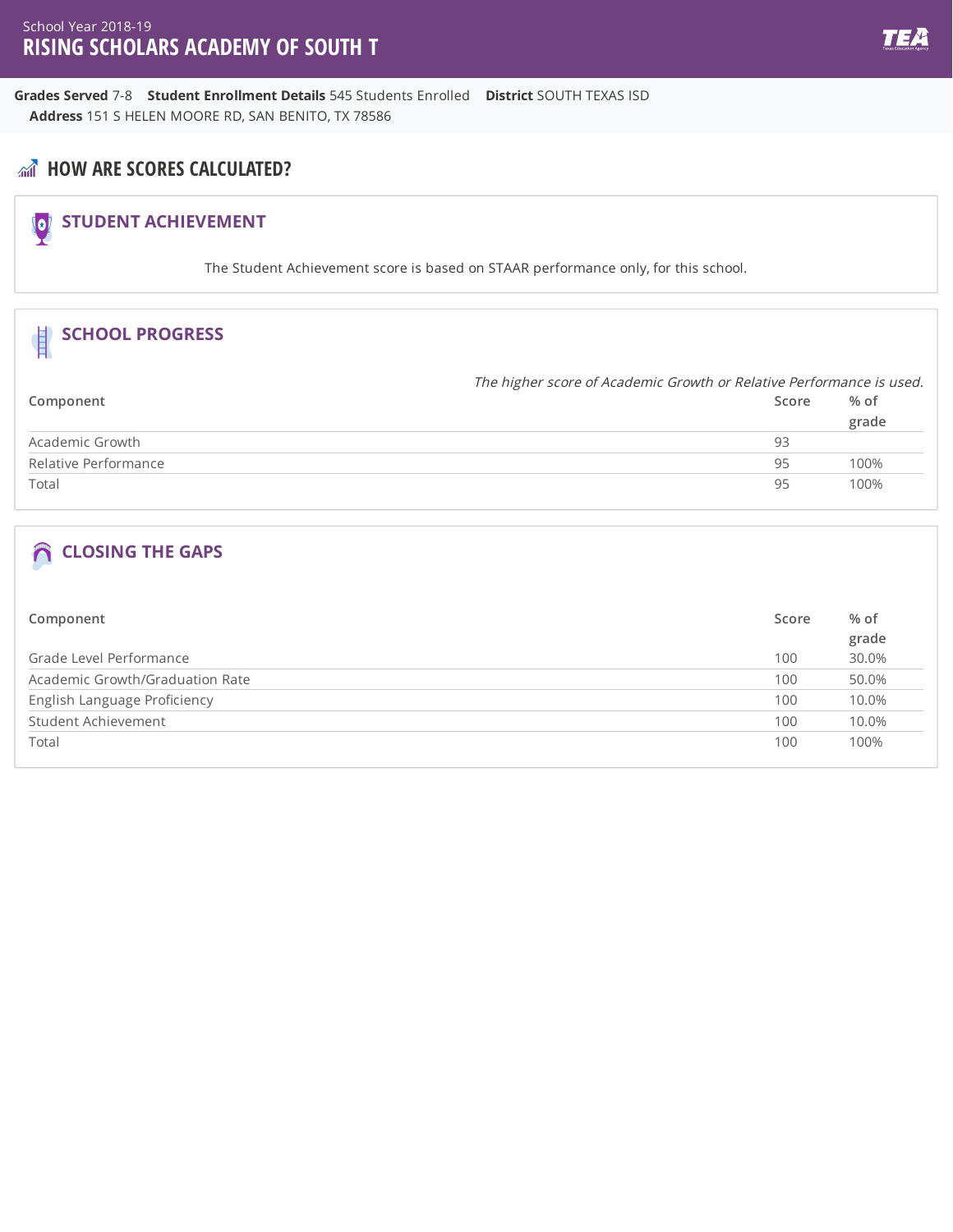**Grades Served** 7-8 **Student Enrollment Details** 573 Students Enrolled **District** SOUTH TEXAS ISD **Address** 724 SUGAR RD, EDINBURG, TX 78539

## **CHANGE OVER TIME**



#### **CHANGE OVER TIME**

2017-18 **Met Standard 97** out of 100

2018-19 **A 97** out of 100

This section showcases annually the overall grade of this campus to showcase their improvement over time. The overall grade is based on performance in the three domains listed below.

#### **OVERALL PERFORMANCE DETAILS**



#### **WHERE DID THIS SCHOOL PERFORM EXCEPTIONALLY WELL?**

**ACADEMIC ACHIEVEMENT IN SCIENCE**

- **TOP 25%: COMPARATIVE ACADEMIC GROWTH**
- **ACADEMIC ACHIEVEMENT IN MATHEMATICS**
- **POST-SECONDARY READINESS**

 **ACADEMIC ACHIEVEMENT IN ENGLISH LANGUAGE ARTS/READING**

- **TOP 25%: COMPARATIVE CLOSING THE GAPS**
- **ACADEMIC ACHIEVEMENT IN SOCIAL STUDIES**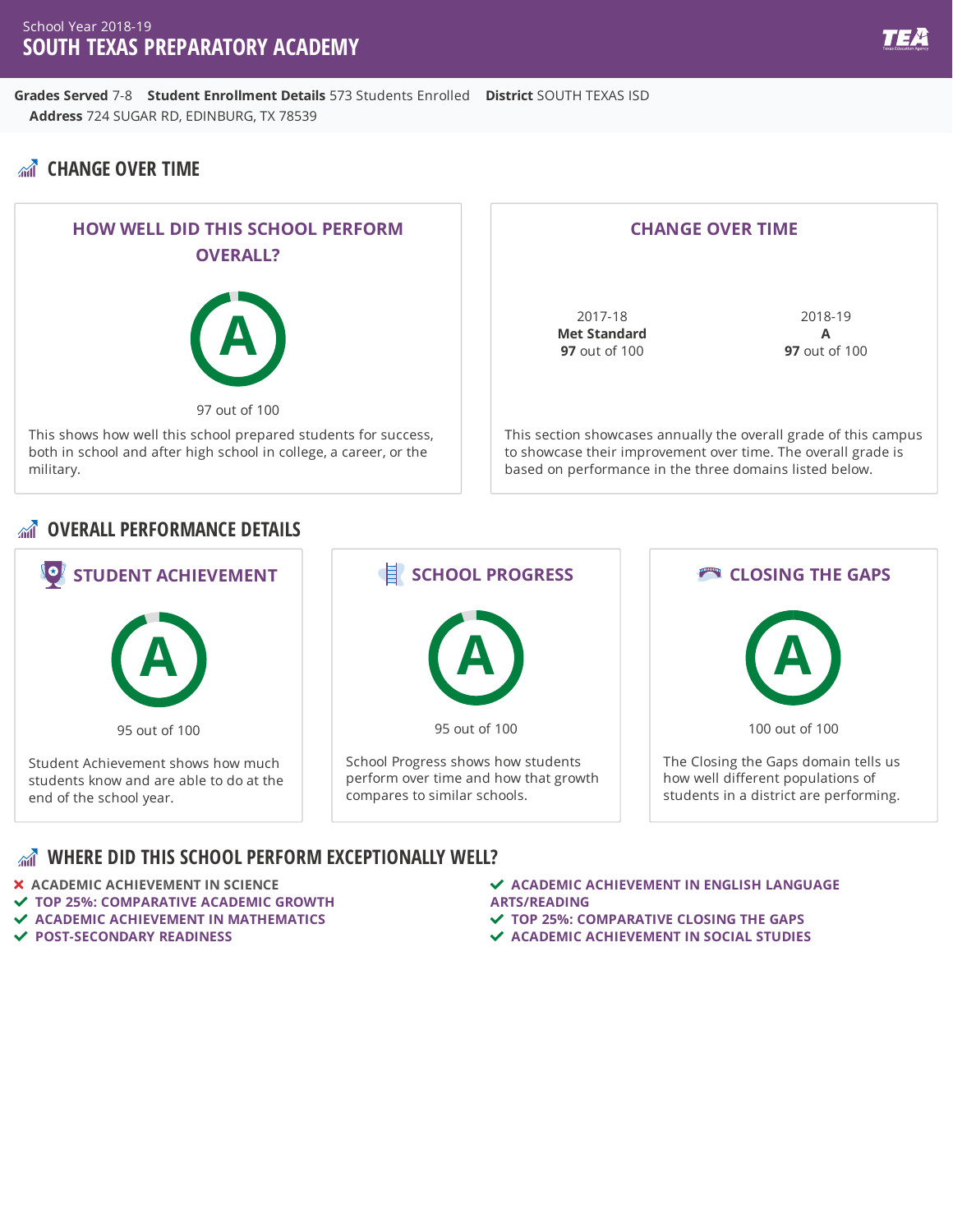**Grades Served** 7-8 **Student Enrollment Details** 573 Students Enrolled **District** SOUTH TEXAS ISD **Address** 724 SUGAR RD, EDINBURG, TX 78539

## **AND** HOW ARE SCORES CALCULATED?

# **STUDENT ACHIEVEMENT**

The Student Achievement score is based on STAAR performance only, for this school.

| <b>SCHOOL PROGRESS</b> |                                                                      |       |
|------------------------|----------------------------------------------------------------------|-------|
|                        | The higher score of Academic Growth or Relative Performance is used. |       |
| Component              | Score                                                                | % of  |
|                        |                                                                      | grade |
| Academic Growth        | 91                                                                   |       |
| Relative Performance   | 95                                                                   | 100%  |
| Total                  | 95                                                                   | 100%  |
|                        |                                                                      |       |

| Component                       | Score | % of  |
|---------------------------------|-------|-------|
|                                 |       | grade |
| Grade Level Performance         | 100   | 33.3% |
| Academic Growth/Graduation Rate | 100   | 55.6% |
| Student Achievement             | 100   | 11.1% |
| Total                           | 100   | 100%  |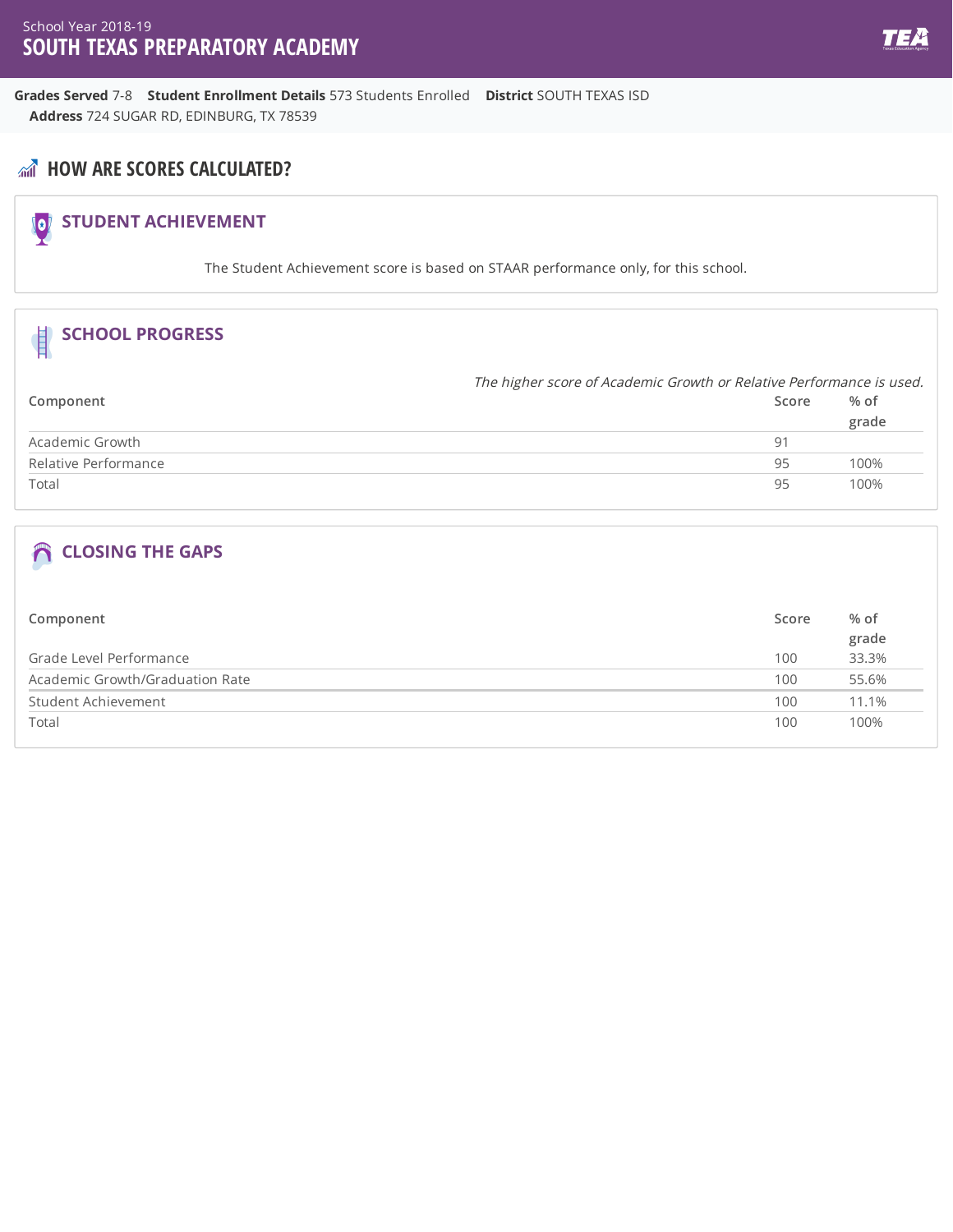**Grades Served** 9-12 **Student Enrollment Details** 598 Students Enrolled **District** SOUTH TEXAS ISD **Address** 510 S SUGAR RD, EDINBURG, TX 78539

## **CHANGE OVER TIME**



#### **CHANGE OVER TIME**

2017-18 **Met Standard 96** out of 100

2018-19 **A 94** out of 100

This section showcases annually the overall grade of this campus to showcase their improvement over time. The overall grade is based on performance in the three domains listed below.

#### **OVERALL PERFORMANCE DETAILS**



- **ACADEMIC ACHIEVEMENT IN SCIENCE**
- **TOP 25%: COMPARATIVE ACADEMIC GROWTH**
- **ACADEMIC ACHIEVEMENT IN MATHEMATICS**
- **POST-SECONDARY READINESS**
- **ACADEMIC ACHIEVEMENT IN ENGLISH LANGUAGE ARTS/READING**
- **TOP 25%: COMPARATIVE CLOSING THE GAPS**
- **ACADEMIC ACHIEVEMENT IN SOCIAL STUDIES**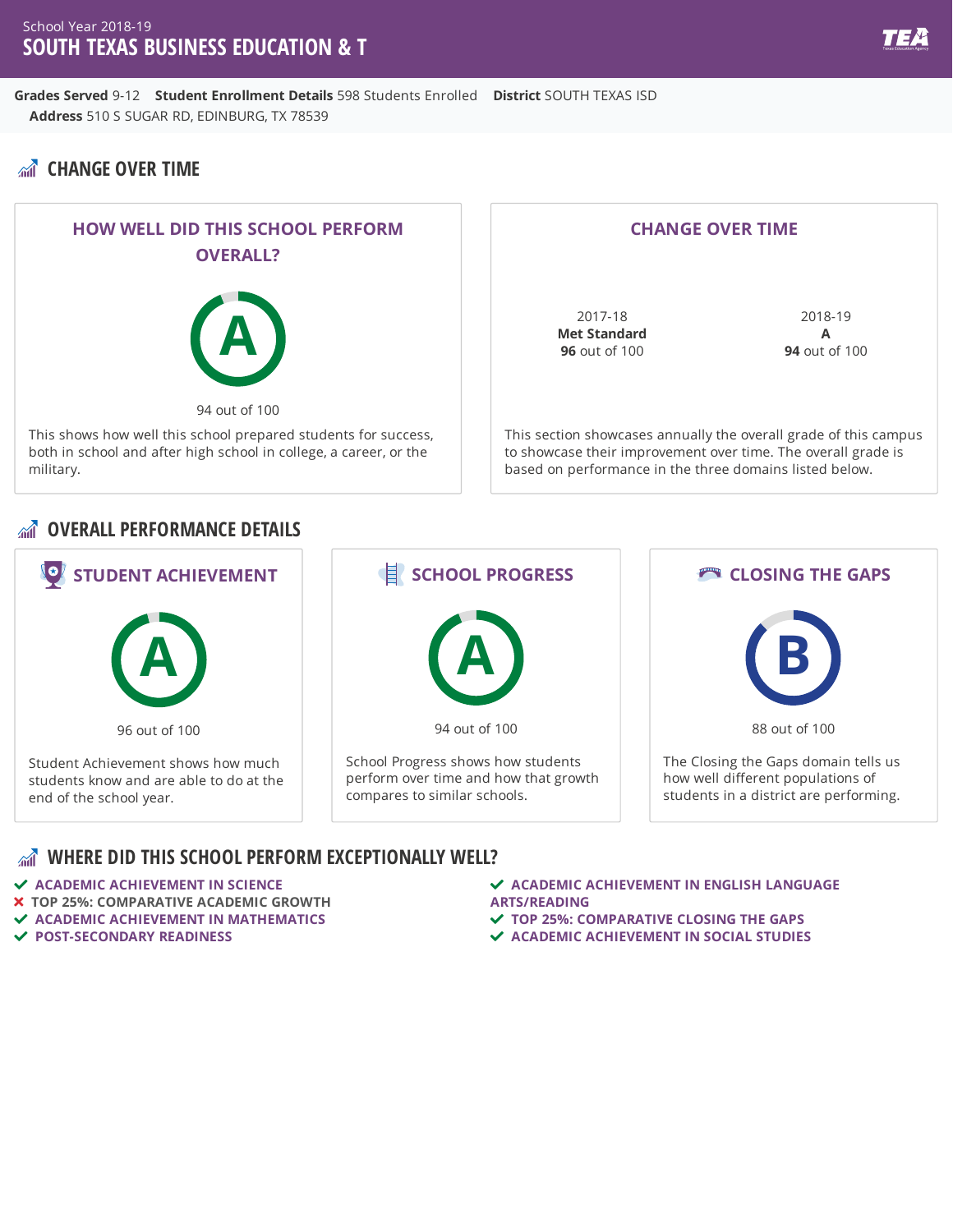**Grades Served** 9-12 **Student Enrollment Details** 598 Students Enrolled **District** SOUTH TEXAS ISD **Address** 510 S SUGAR RD, EDINBURG, TX 78539

## **AND** HOW ARE SCORES CALCULATED?

# **STUDENT ACHIEVEMENT**

| Component                               | Score | % of  |
|-----------------------------------------|-------|-------|
|                                         |       | grade |
| STAAR Performance                       | 91    | 40%   |
| College, Career, and Military Readiness | 98    | 40%   |
| <b>Graduation Rate</b>                  | 100   | 20%   |
| Total                                   | 96    | 100%  |

## **SCHOOL PROGRESS**

|                      |       | The higher score of Academic Growth or Relative Performance is used. |  |
|----------------------|-------|----------------------------------------------------------------------|--|
| Component            | Score | % of                                                                 |  |
|                      |       | grade                                                                |  |
| Academic Growth      | 84    |                                                                      |  |
| Relative Performance | 94    | 100%                                                                 |  |
| Total                | 94    | 100%                                                                 |  |

| Component                       | Score | % of<br>grade |
|---------------------------------|-------|---------------|
| Grade Level Performance         | 100   | 50.0%         |
| Academic Growth/Graduation Rate | 100   | 10.0%         |
| English Language Proficiency    | 0     | 10.0%         |
| Student Achievement             | 100   | 30.0%         |
| Total                           | 88    | 100%          |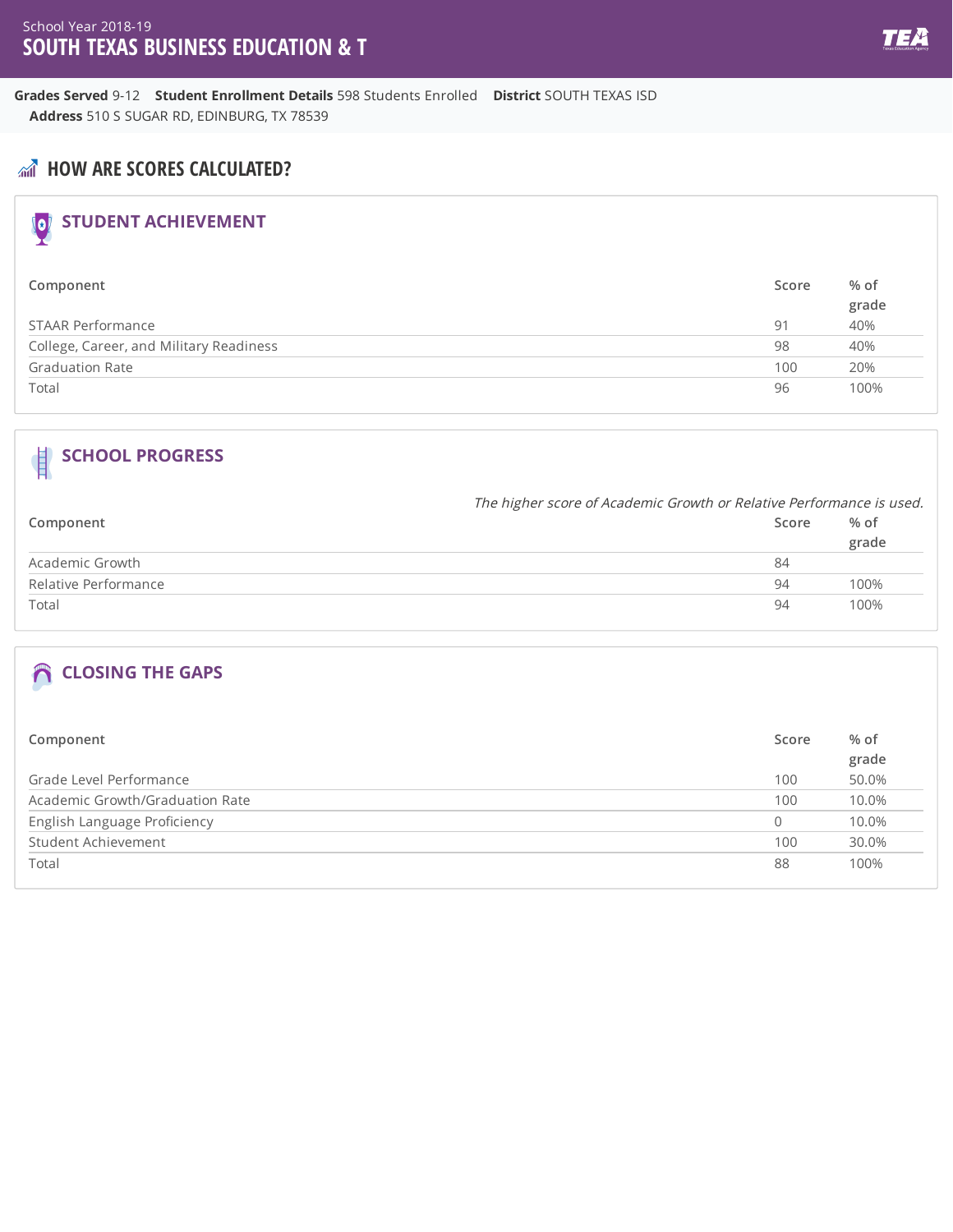**Grades Served** 9-12 **Student Enrollment Details** 817 Students Enrolled **District** SOUTH TEXAS ISD **Address** 10650 N EXPY 77/83, OLMITO, TX 78575

## **CHANGE OVER TIME**



#### **CHANGE OVER TIME**

2017-18 **Met Standard 96** out of 100

2018-19 **A 93** out of 100

This section showcases annually the overall grade of this campus to showcase their improvement over time. The overall grade is based on performance in the three domains listed below.

#### **OVERALL PERFORMANCE DETAILS**



- **ACADEMIC ACHIEVEMENT IN SCIENCE**
- **TOP 25%: COMPARATIVE ACADEMIC GROWTH**
- **ACADEMIC ACHIEVEMENT IN MATHEMATICS**
- **POST-SECONDARY READINESS**
- **ACADEMIC ACHIEVEMENT IN ENGLISH LANGUAGE ARTS/READING**
- **TOP 25%: COMPARATIVE CLOSING THE GAPS**
- **ACADEMIC ACHIEVEMENT IN SOCIAL STUDIES**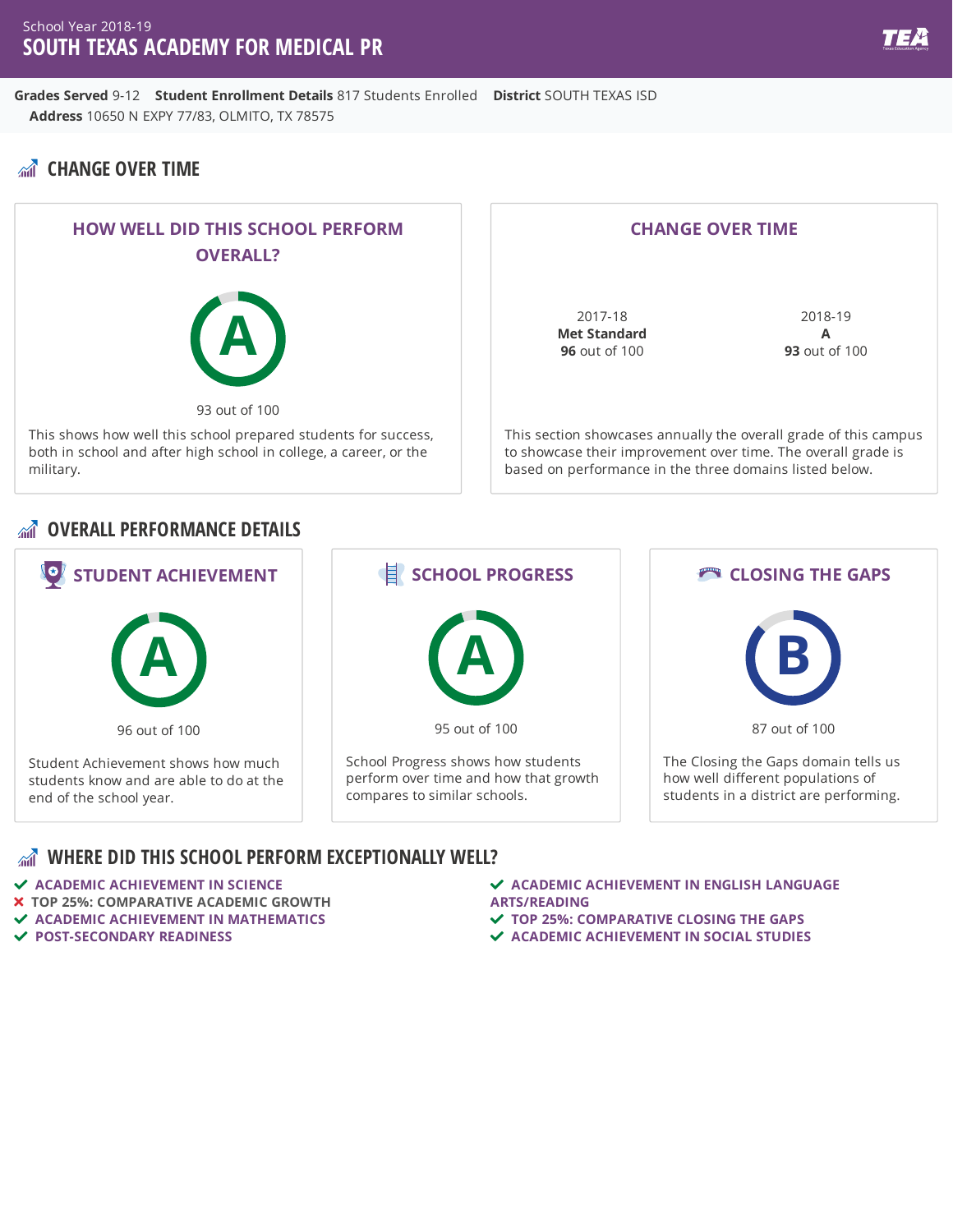**Grades Served** 9-12 **Student Enrollment Details** 817 Students Enrolled **District** SOUTH TEXAS ISD **Address** 10650 N EXPY 77/83, OLMITO, TX 78575

## **AND** HOW ARE SCORES CALCULATED?

# **STUDENT ACHIEVEMENT**

| Component                               | Score | % of  |
|-----------------------------------------|-------|-------|
|                                         |       | grade |
| STAAR Performance                       | 91    | 40%   |
| College, Career, and Military Readiness | 99    | 40%   |
| <b>Graduation Rate</b>                  | 100   | 20%   |
| Total                                   | 96    | 100%  |

## **SCHOOL PROGRESS**

|                      |       | The higher score of Academic Growth or Relative Performance is used. |  |
|----------------------|-------|----------------------------------------------------------------------|--|
| Component            | Score | % of                                                                 |  |
|                      |       | grade                                                                |  |
| Academic Growth      | 84    |                                                                      |  |
| Relative Performance | 95    | 100%                                                                 |  |
| Total                | 95    | 100%                                                                 |  |

| Component                       | Score | % of<br>grade |
|---------------------------------|-------|---------------|
| Grade Level Performance         | 100   | 55.6%         |
| Academic Growth/Graduation Rate | 0     | 11.1%         |
| Student Achievement             | 100   | 33.3%         |
| Total                           | 87    | 100%          |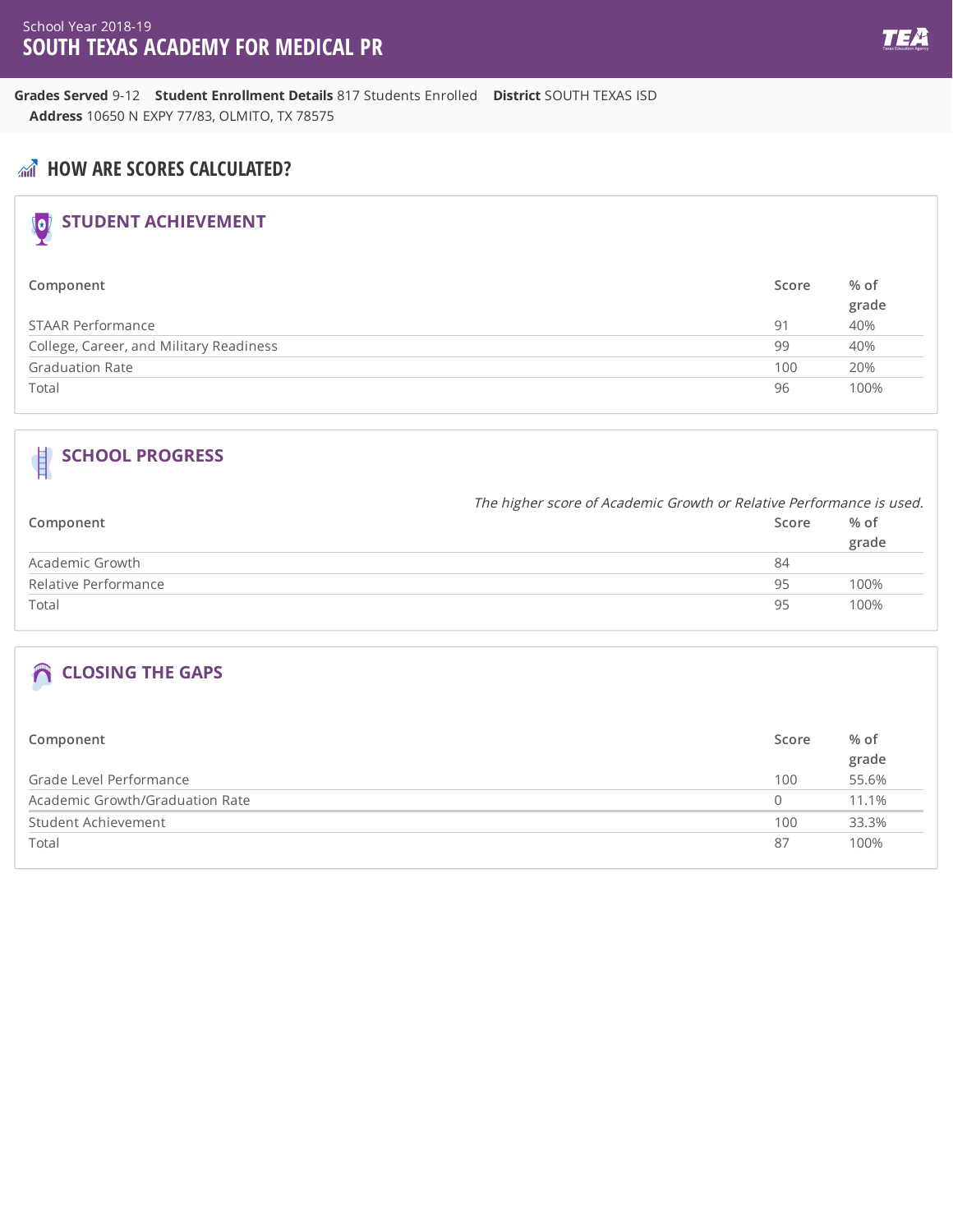**Grades Served** 9-12 **Student Enrollment Details** 791 Students Enrolled **District** SOUTH TEXAS ISD **Address** 700 MED HIGH DR, MERCEDES, TX 78570

## **CHANGE OVER TIME**



#### **CHANGE OVER TIME**

2017-18 **Met Standard 94** out of 100

2018-19 **A 94** out of 100

This section showcases annually the overall grade of this campus to showcase their improvement over time. The overall grade is based on performance in the three domains listed below.

#### **OVERALL PERFORMANCE DETAILS**



- **ACADEMIC ACHIEVEMENT IN SCIENCE**
- **TOP 25%: COMPARATIVE ACADEMIC GROWTH**
- **ACADEMIC ACHIEVEMENT IN MATHEMATICS**
- **POST-SECONDARY READINESS**
- **ACADEMIC ACHIEVEMENT IN ENGLISH LANGUAGE ARTS/READING**
- **TOP 25%: COMPARATIVE CLOSING THE GAPS**
- **ACADEMIC ACHIEVEMENT IN SOCIAL STUDIES**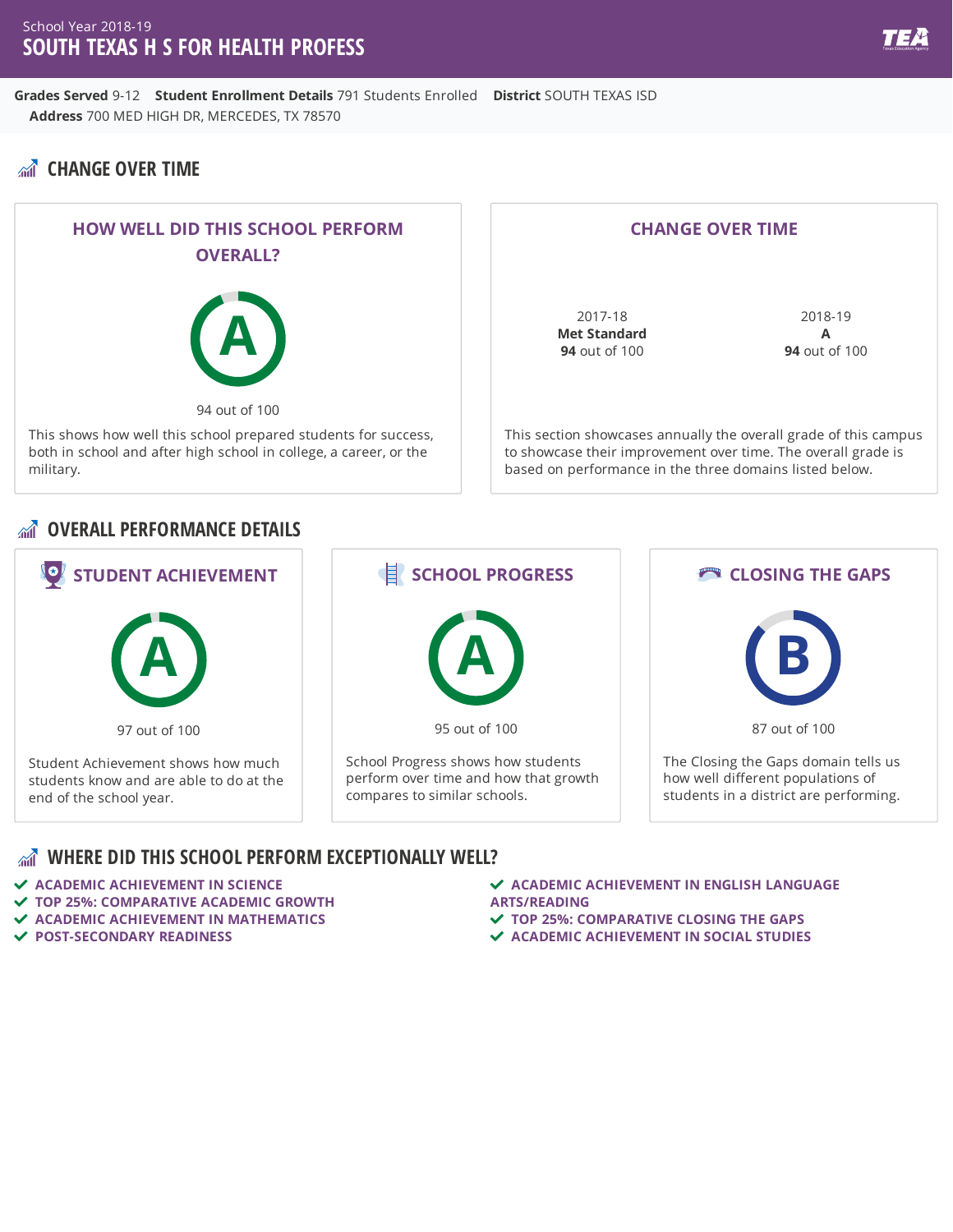**Grades Served** 9-12 **Student Enrollment Details** 791 Students Enrolled **District** SOUTH TEXAS ISD **Address** 700 MED HIGH DR, MERCEDES, TX 78570

## **AND** HOW ARE SCORES CALCULATED?

# **STUDENT ACHIEVEMENT**

| Component                               | Score | % of  |
|-----------------------------------------|-------|-------|
|                                         |       | grade |
| STAAR Performance                       | 93    | 40%   |
| College, Career, and Military Readiness | 99    | 40%   |
| <b>Graduation Rate</b>                  | 100   | 20%   |
| Total                                   | 97    | 100%  |

## **SCHOOL PROGRESS**

|                      |       | The higher score of Academic Growth or Relative Performance is used. |  |
|----------------------|-------|----------------------------------------------------------------------|--|
| Component            | Score | % of                                                                 |  |
|                      |       | grade                                                                |  |
| Academic Growth      | 85    |                                                                      |  |
| Relative Performance | 95    | 100%                                                                 |  |
| Total                | 95    | 100%                                                                 |  |

| Component                       | Score | % of  |
|---------------------------------|-------|-------|
|                                 |       | grade |
| Grade Level Performance         | 78    | 50.0% |
| Academic Growth/Graduation Rate | 100   | 10.0% |
| English Language Proficiency    | 100   | 10.0% |
| Student Achievement             | 100   | 30.0% |
| Total                           | 87    | 100%  |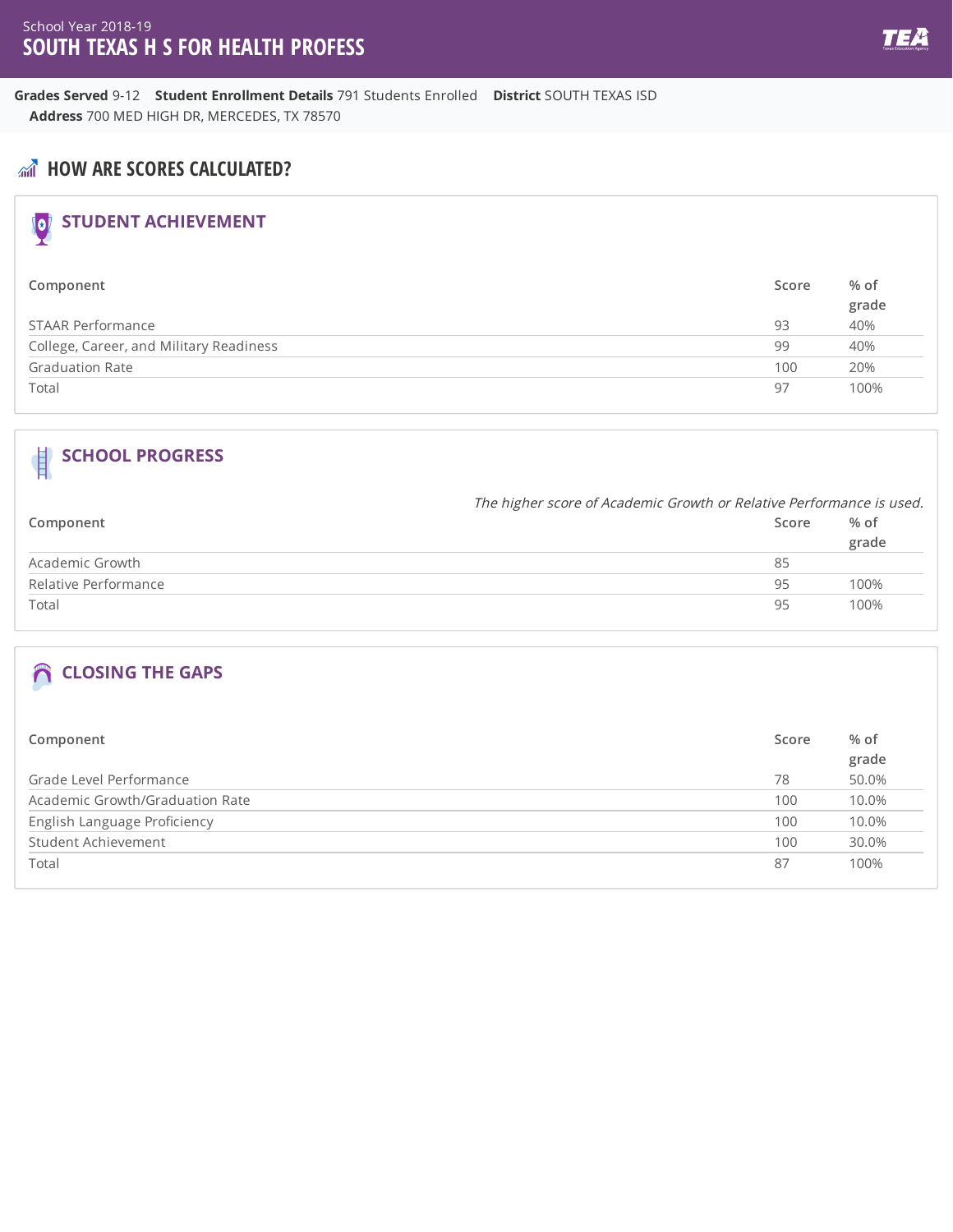**Grades Served** 9-12 **Student Enrollment Details** 774 Students Enrolled **District** SOUTH TEXAS ISD **Address** 900 MED HIGH DR, MERCEDES, TX 78570

## **CHANGE OVER TIME**



#### **CHANGE OVER TIME**

2017-18 **Met Standard 97** out of 100

2018-19 **A 94** out of 100

This section showcases annually the overall grade of this campus to showcase their improvement over time. The overall grade is based on performance in the three domains listed below.

#### **OVERALL PERFORMANCE DETAILS**



- **ACADEMIC ACHIEVEMENT IN SCIENCE**
- **TOP 25%: COMPARATIVE ACADEMIC GROWTH**
- **ACADEMIC ACHIEVEMENT IN MATHEMATICS**
- **POST-SECONDARY READINESS**
- **ACADEMIC ACHIEVEMENT IN ENGLISH LANGUAGE ARTS/READING**
- **TOP 25%: COMPARATIVE CLOSING THE GAPS**
- **ACADEMIC ACHIEVEMENT IN SOCIAL STUDIES**